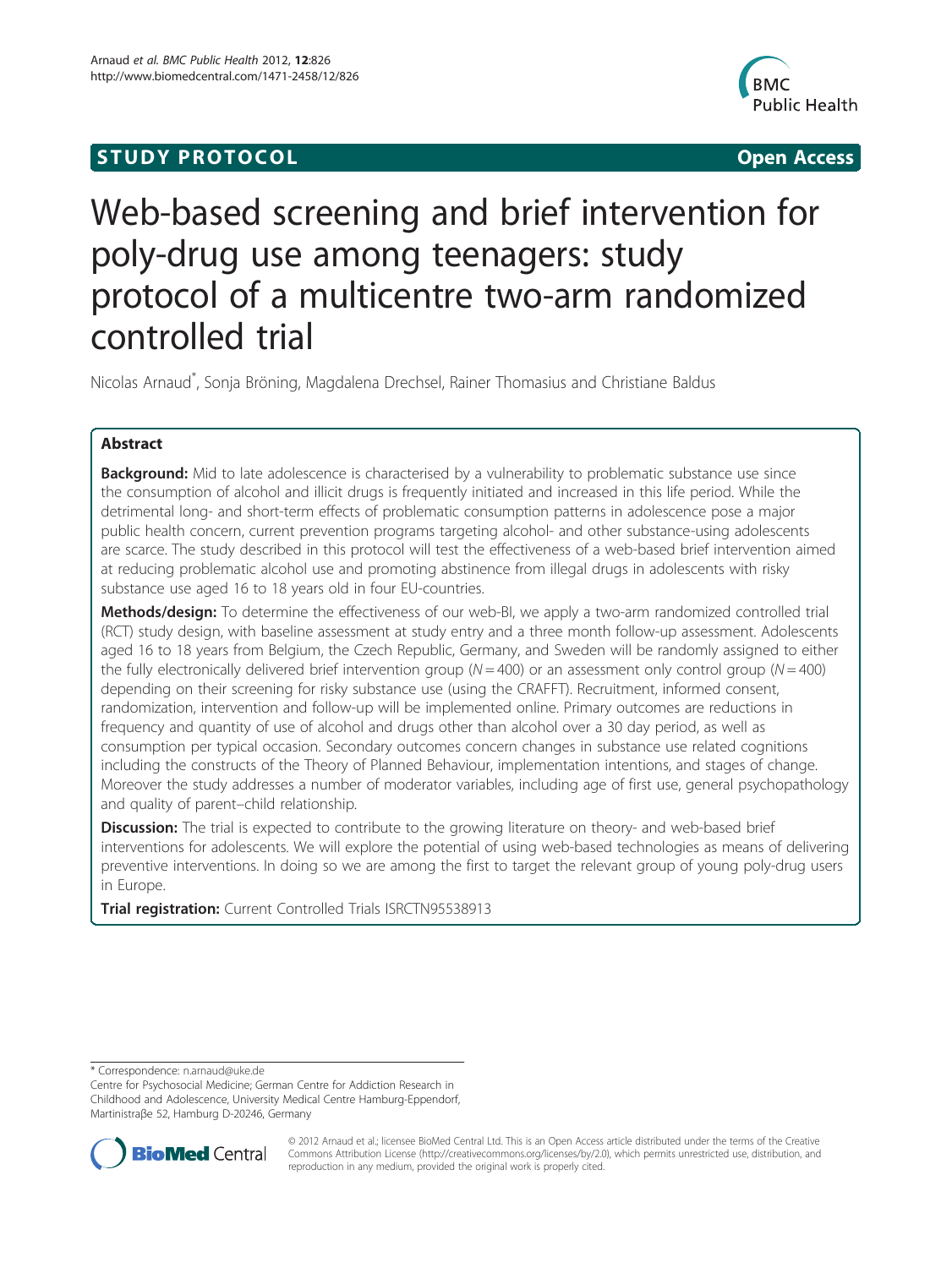# Background

Mid to late adolescence constitutes a phase of major developmental changes and age-specific demands associated with the biographic transition into a more adult role [[1-3\]](#page-7-0). While the hallmarks of adolescence are exploration of identity and future prospects [[4,5\]](#page-7-0), this phase in the lifespan is also characterized by a certain vulnerability to substance consumption [\[6](#page-7-0)] since the consumption of alcohol and illicit drugs is frequently initiated and increased in this life period [\[7](#page-7-0)[,8](#page-8-0)].

The European School Survey Project on Alcohol and Other Drugs (ESPAD) periodically reports prevalence rates among students in 35 European countries. Overall, this report demonstrates a considerably high proportion of substance using adolescents particularly concerning early and heavy drinking. In 2007, an average of 90% of the 15–16 year old students in Europe had consumed alcohol at some point in their life. Most of them started to drink alcohol at the age of 13 years [\[9](#page-8-0)]. An average of 50% of European students experienced alcoholintoxication at least once in their lifetime and 39% did so during the last month. Moreover, one of three European students had smoked cigarettes during the past 30 days and one of five had used cannabis at least once in his or her life, which was also true for 7% of the students regarding illicit drugs other than cannabis. Apparently substance use is rarely restricted to the consumption of a single substance as illicit drug consumption is most typically accompanied by alcohol [\[9](#page-8-0)]. Such poly-drug patterns appear prevalent among youth in modern Europe as emphasized in the 2009 Annual report by the European Monitoring Centre for Drugs and Drug Addiction [\[10\]](#page-8-0).

Consumption of various substances (and their combinations) in adolescence is associated with severe adverse effects on psychological and physiological development [[11,12\]](#page-8-0). Untimely (i.e., early) and hazardous use of alcohol, cannabis and other substances in early years puts youth at risk for developing chronic problematic consumption patterns that can significantly influence their developmental trajectories during the transition from child- to adulthood [\[13,14\]](#page-8-0). Detrimental long term effects of establishing chronic problematic consumption patterns and substance use disorders (SUDs) and the associated health problems are apparent [[15\]](#page-8-0). Also, there are serious short-term consequences related to substance consumption such as accidents, vandalism, risky sexual behaviour [[7\]](#page-7-0), delinquency, truancy, problems of academic adjustment [[12\]](#page-8-0) and problems with the police or legal authorities [[16](#page-8-0)]. Beyond the immense personal risks involved, problematic substance use also imposes significant economic burdens on the European Union in terms of health care costs, which translate into an estimated amount of 20 billion Euro per year caused by alcohol use in Germany alone [[17](#page-8-0)]. In light of these negative consequences substance use can be qualified as a large risk potential and mayor public health concern in Western societies [[18,19\]](#page-8-0).

The high prevalence of substance use in Europe is a problem that has been recognized in the EU Drug Strategy 2005–2012 [[20\]](#page-8-0). To date, however, in Germany as in the European Union, current prevention programs targeting alcohol- and other drug-using adolescents (i.e., early indicated prevention) that meet scientific evaluation criteria are scarce. The study described in this protocol aims at filling this gap and will test the effectiveness of a web-based brief intervention aimed at reducing alcohol use and promoting abstinence from illegal drugs among adolescents with risky substance use aged 16 to 18 years.

# Screening and brief interventions

To date, Brief Motivational Interventions are the most empirically supported individual level interventions for reducing alcohol use [[21\]](#page-8-0). This approach is based on principles of Motivational interviewing (MI) such as empathic and reflective listening in a non-judgemental and non-confrontative style [\[22\]](#page-8-0). It also draws on the literature on social influence [[23](#page-8-0)], with the goal of increasing discrepancy and motivation to change consumption behaviour. Previous studies have demonstrated the effectiveness of web-based brief interventions that rely entirely on a fully automatised and electronically delivered brief intervention (i.e., requiring direct real-time contact with an interventionist) particularly for problematic alcohol [\[24,25\]](#page-8-0) and – albeit sporadically - cannabis use [[26](#page-8-0)]. Existing studies have included different contexts, such as prevention of young adults' hazardous alcohol consumption in the workplace [\[27](#page-8-0)] but typically focus on the problem of college drinking [[24](#page-8-0),[25,28\]](#page-8-0). Although the therapeutical potential of internet-based interventions for substance abuse problems has been widely recognised [[29](#page-8-0)-[31\]](#page-8-0), little research has addressed how effectively this approach generalises to an adolescent population. This notwithstanding, first results are encouraging. Newton, Andrews, Teeson, and Vogl [\[32\]](#page-8-0) using a cluster randomised controlled trial found that 13-years old students participating in an internet based prevention program reduced their average weekly drinking and frequency of cannabis use six months after the intervention compared to the control group. Concerning underage and adolescent drinking, Spijkerman and colleagues [\[33](#page-8-0)] have recently demonstrated the effectiveness of a multi-component web-based brief intervention (i.e., providing personalized feedback about drinking pattern, drinking motives, health risk status, and advice on reduced drinking) targeting binge drinkers aged 15 to 20 years in a RCT. Overall, they found that a single-session exposure of approximately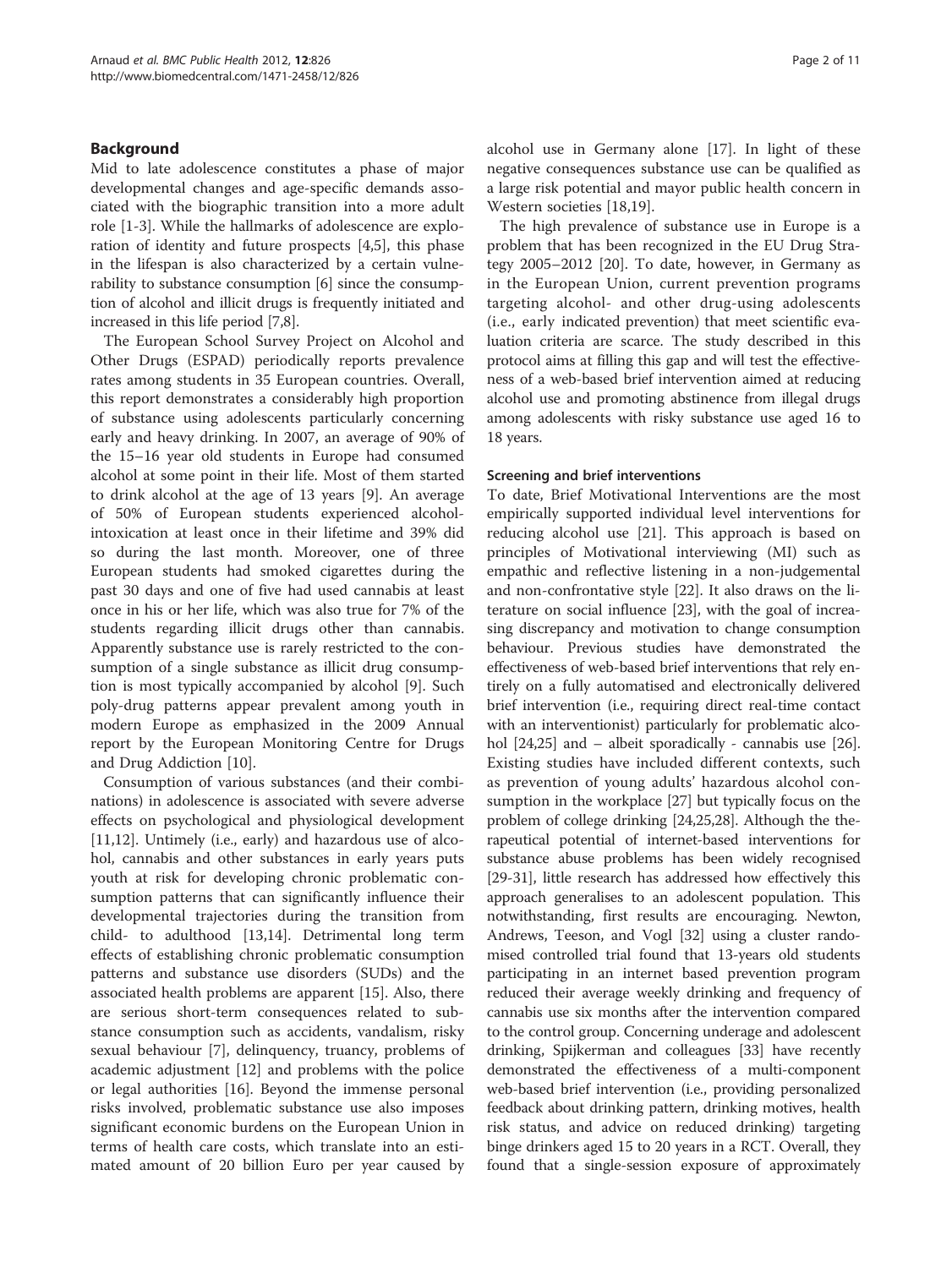15 minutes duration was associated with decreases in weekly drinking. Interestingly, effects were more pronounced in males showing less weekly alcohol use and higher levels of moderate drinking (consumption of less than 14 alcoholic drinks in the past week for males, less than 7 for females) over a 1 to 3 month period. These initial results match with established findings in the literature that traditional face-to-face brief intervention approaches in health care and treatment settings [[34](#page-8-0)] for adolescents are associated with substantial decreases in substance use [[35](#page-8-0)-[38\]](#page-8-0).

Although apparently more studies are required since health-related behaviour change using the internet in general is still in the early stages of development [\[39](#page-8-0)], recent experimental and systematic reviews suggest that brief interventions delivered entirely via computer programs [\[40,41\]](#page-8-0) or the internet [[42-44\]](#page-8-0) match the efficacy of person-delivered interventions [[45\]](#page-8-0). At the same time they offer a number of advantages over conventional methods. Specifically, they are easily implemented and disseminated, and they provide the opportunity to reach a large audience by improved access to interventions in a very cost effective manner [\[46,47\]](#page-8-0). In addition, they maintain participants' privacy and anonymity [[28\]](#page-8-0), and provide flexible access at any time and location, the latter of which is especially relevant for areas lacking service possibilities. Furthermore, web-based approaches appear particularly suitable to a younger target group for which internet use is very common [\[48](#page-8-0)]. Nowadays, adolescents prefer the internet as means of finding information about drugs [\[49](#page-8-0)], and might be more willing to disclose alcohol- and drug-related behaviour in a webdelivered format because it is less stigmatising [[50](#page-8-0)] and requires less problem awareness in order to be accepted [[51\]](#page-8-0). This latter aspect is especially relevant for younger people, among whom denial of mental health problems is common [[52](#page-9-0)].

Given these benefits, it is not surprising that computerised intervention approaches regarding substance use figure prominently in current literature [[42,50](#page-8-0)]. However as Copeland and Martin [[29\]](#page-8-0) note, overall this literature is largely descriptive and lacks controlled trials, in particular with respect to adolescent populations. Moreover to date the literature has not adequately addressed possible mechanisms of change inherent to MI-approaches using theoretically derived constructs [[53,54](#page-9-0)] and lacks a more fine-graded description of specific subgroups that benefit from such an approach (i.e., moderators).

# Aim

Considering the promising results and the apparent benefits of electronically delivered screening and brief intervention for people with hazardous substance

consumption, together with the need to investigate new ways of approaching the important target group of polydrug using adolescents in Europe, this study primarily aims at creating a fully automatised web-based brief intervention for substance-using adolescents in four European countries and examine its effectiveness across a range of outcome measures. Secondary research questions concern potential predictors, mediators and moderators of positive outcomes.

# Method/design

The relevant target group for this study are adolescents aged 16 to 18 years from Belgium, the Czech Republic, Germany, and Sweden. To determine the effectiveness of the web-BI, we apply a two-arm RCT study design, with baseline assessment at study entry and a three month follow-up assessment. Figure [1](#page-3-0) displays the trial design.

#### Recruitment

In contrast to other studies that test web-based interventions offline before putting them on the internet [[28](#page-8-0),[55](#page-9-0)] we will launch Czech, German, Flamish, and Swedish versions of our website and motivate potential participants to visit by running online (using social networks and banner advertisements) and offline marketing campaigns. Similar to others [\[28](#page-8-0)] we will rely on a convenience sample from the general population. To attract adolescents, motivate them to participate and keep their attention, our intervention will be constructed to be personalised, playful and interactive, featuring an attractive graphical design and a presentation mode that factors in age-specific and gender-sensitive aspects. The aim is to generate a highly dynamic intervention that contrasts to other more informational and static web-portals. Additionally, to enhance follow-up rates, a sweepstake for participants successfully completing follow-up assessment is provided in each country.

# Study flow

The landing page will provide five language flags (languages of the four participating countries plus an English Version) for choosing a different language than the language pre-defined by browser options. Those first visiting the page will be asked for registration which requires a user name, e-mail address and a pass word. After registration respondents will be presented with a developmentally appropriate screening tool for adolescents to examine if they fulfil the inclusion criterion of a substance problem. For screening we rely on an adapted version of the  $CRAFFT^a$  [\[56\]](#page-9-0) for use of alcohol and drugs. This tool uses six items and has proven criterion validity and appropriateness for identifying substancerelated problems among adolescents [\[57](#page-9-0)] compared to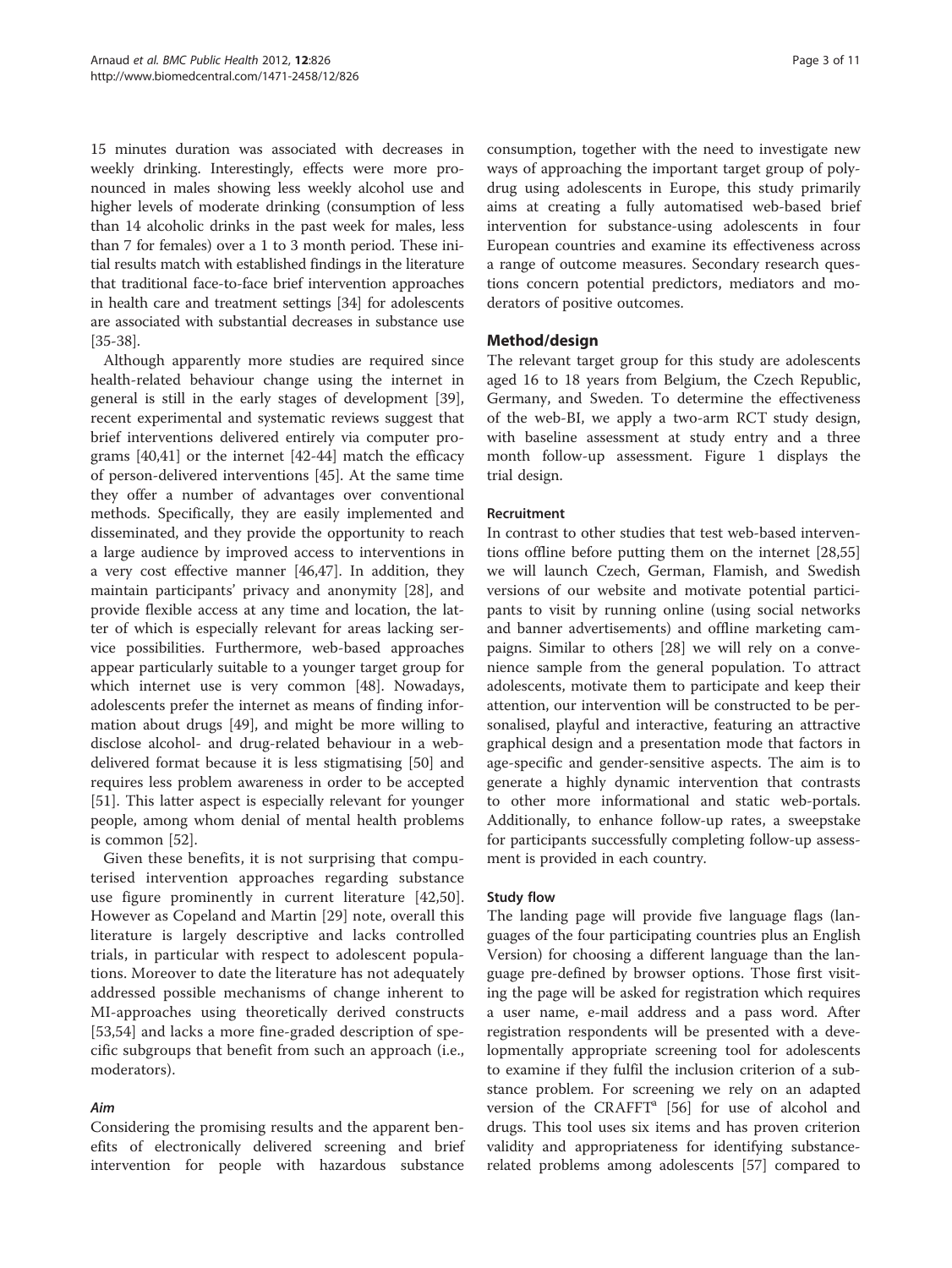<span id="page-3-0"></span>

other screening tools [\[58\]](#page-9-0). A CRAFFT score higher than 1 (i.e., at least two questions are answered with yes) demonstrates sensitivity to identify substance problems [[58\]](#page-9-0) and is deemed sufficient to be eligible for participating in the study. Besides a positive screen for substancerelated problems, participants must be between 16 and 18 years of age. Participants matching the inclusion criteria will then receive study information including confidentiality advice, $b$  the indication of voluntariness of participation, and of human subject protections [[28](#page-8-0)]. They are then asked to electronically give informed consent. Approval for the design and data collection was already obtained from the responsible authorities in each participating country, which are the Ethical Committee of the Chamber of Physicians Hamburg (Germany), Prague Psychiatric Centre (Czech Republic), University Hospital of Antwerp and the University of Antwerp (Belgium), and the Regional Ethics Board in Stockholm (Sweden).

# Assessment

Those eligible and willing to participate in the study will receive comprehensive baseline assessment questionnaires containing socio-demographic characteristics, such as age, gender, educational/vocational information, as well as their weight which will be the base for an individualised and personalised feedback in the later intervention (weight is necessary to calculate Blood-alcohol-concentration). Items concerning current substance consumption (primary outcomes) and cognitive items concerning substance use (secondary outcomes) will be assessed at baseline and follow-up. A number of potential moderator variables are included in the baseline assessment to allow for subgroup analyses. All measures are based on established scales or selfconstructed according to the literature (see Instruments section). All assessment material will be pilot-tested for appropriateness and duration as completing the survey should not take long in order to avoid attrition.<sup>c</sup>

#### Randomisation

Randomisation will take place after completion of the screening procedure, informed consent statement and baseline questionnaires. Random allocation to either the intervention or the control group (assessment only) will be generated automatically by an online computer program and cannot be influenced by researchers. No stratification procedure is included since the expected number of participants is sufficient to make a balanced distribution among the two parallel groups likely [\[59](#page-9-0)]. Randomisation checks will be conducted on baseline behavioural and psychological measures using multivariate analyses of variance (MANOVA) with consumption and consumption-related cognitions as dependent variables and intervention condition (brief intervention vs.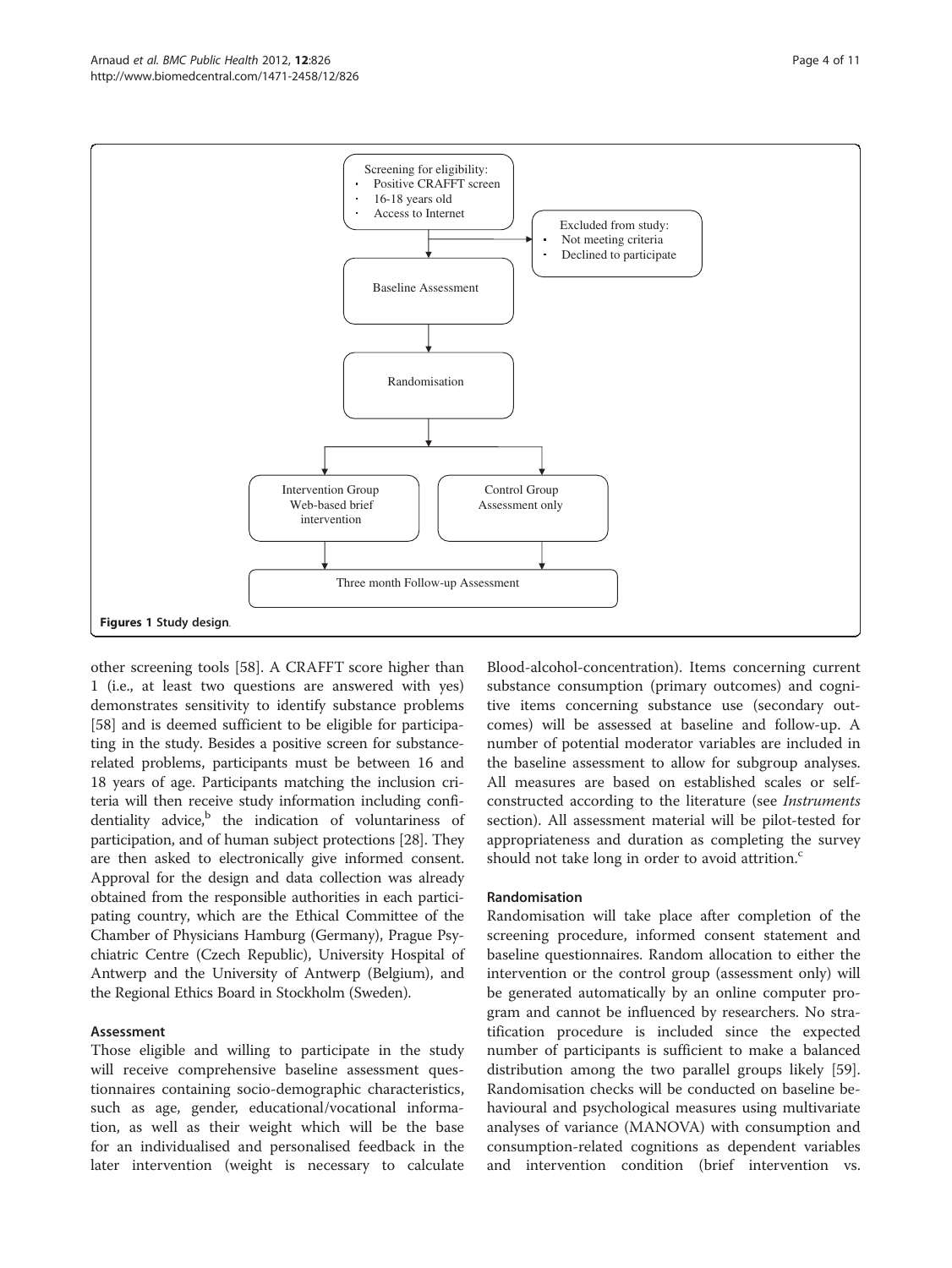control) as the independent variables [[60](#page-9-0)]. Participants will be informed of their allocation with those in the intervention condition receiving a log-in code if they wish to exit and re-enter at a later point in time.

#### Intervention

#### Theoretical background

Our intervention relies on models of Social Influence [[23,](#page-8-0)[61\]](#page-9-0) and Motivational Interviewing [[22\]](#page-8-0), which have proven effectiveness in prior relevant research [[34](#page-8-0)[,62](#page-9-0)]. As described earlier, Motivational Interviewing is a clientcentered, non-judgmental, non-confronting approach to decrease drinking and drinking-related consequences [[22](#page-8-0)], which is well-suited for adolescents [[63,64](#page-9-0)]). The goal of an MI approach is to enhance motivation to change by exploring and resolving ambivalence about current substance-related behaviour. Important elements are the presentation of discrepant personal information by providing individualised feedback about substance consumption behaviour. The latter will be relative to normative comparisons in our intervention, balancing pros and cons of the target behaviour and supporting selfefficacy. Provision of individualised feedback regarding risk-status and normative feedback relative to a relevant comparison group figure prominent in the literature on web-based brief interventions [[40](#page-8-0)] since "tailored" feedback is presumably perceived as more relevant than more general information [\[28](#page-8-0)]. Normative feedback involves information about how a specific reference group actually consumes in order to correct adolescents' "inflated perception" [[21\]](#page-8-0) and of the amount the reference group typically consumes. It has been proven effective for reduction of alcohol consumption in young adults in recent metaanalyses [[65,66](#page-9-0)]. For young people, a normative feedback approach may be particularly appealing assuming high levels of curiosity in how their substance consumption compares to their peers [[27](#page-8-0)]. Likewise, an important element of our approach is a focus on substance-related social norms and training on how to avoid social high-risk situations and resist peer pressure (i.e., raising refusal self-efficacy) [[31,](#page-8-0)[67\]](#page-9-0). In line with the social influence hypothesis, which states that one of the most prominent risk factors for substance use in adolescence is the influence of substance using peers [\[68\]](#page-9-0), targeting peer pressure in brief web based interventions has been integrated in recent web-based interventions for reducing alcohol use among adolescents [\[28\]](#page-8-0).

# Description of the intervention

The overarching goal of the intervention is to encourage reduced alcohol consumption and abstinence from any illicit drugs. $d$  The single-session intervention is fully automatised and electronically delivered yet interactive. It works with presenting tailored feedback to the

participants' responses in the earlier assessment (i.e., consumption levels) and provides choice options on how to react to this feedback. This interactivity simulates a face-to face "dialogue", which aims for an empathic style, avoids argumentation, rolls with resistance and aims at creating a dissonance between actual and desired behaviour and raising self-efficacy. To achieve these goals, our intervention basically consists of three components. First, participants will receive personalised feedback on their substance consumption patterns including the associated risks (related to health and other consequences) and comparisons to a normative reference group. Second, participants engage in interactive MIbased exercises that have been proven effective in prompting readiness to change by encouraging the participant to consider the costs and benefits of their current substance use and actual change. Finally, the intervention will include practical advice concerning alternative behaviour in tempting situations, with a focus on peer resistance skills to raise self-efficacy beliefs and implementation intentions. All components will be described in more detail below. The whole intervention can be completed in approximately 10 to 15 minutes.

Feedback Individualised feedback includes evaluation of consumption patterns (e.g., frequency and quantity of use and binge-drinking) concerning various substances according to the answers given in the assessment part. Risk status for negative consequences associated with drinking, use of illicit drugs, and polydrug use (i.e., combined use of various substances) will be based on the participant's Alcohol (Drug) Use Disorder Identification Tests (AUDIT-C and DUDIT, see Instruments section below). Furthermore, feedback includes an estimation of the blood-alcohol-concentration (BAC) and information on the associated risks (health and other risks, such as traffic crash, unintended sex etc.) concerning the participants' heaviest drinking episode during the past 30 days. This value will be based on a measure of Peak Drinking Quantity [[69](#page-9-0)] (see Instruments) and can be estimated using the Widmark-formula which is sensitive for weight and gender [\[70](#page-9-0)]. Finally, participants will receive individualized and graphed feedback regarding the following information: a bar chart comparing the number of glasses of standard alcohol units per week that participants think their peers actually consume (descriptive norms), as well as the participant's individual levels of drinking, both in relation to comparative data (actual drinking levels) from a reference group. Comparative data (AUDIT-C scores) will be taken from alcohol prevalence estimates found in a nationally representative samples of 18 year old males in Sweden.<sup>e</sup> Comparative feedback will be available for drinking but not for drugs other than alcohol.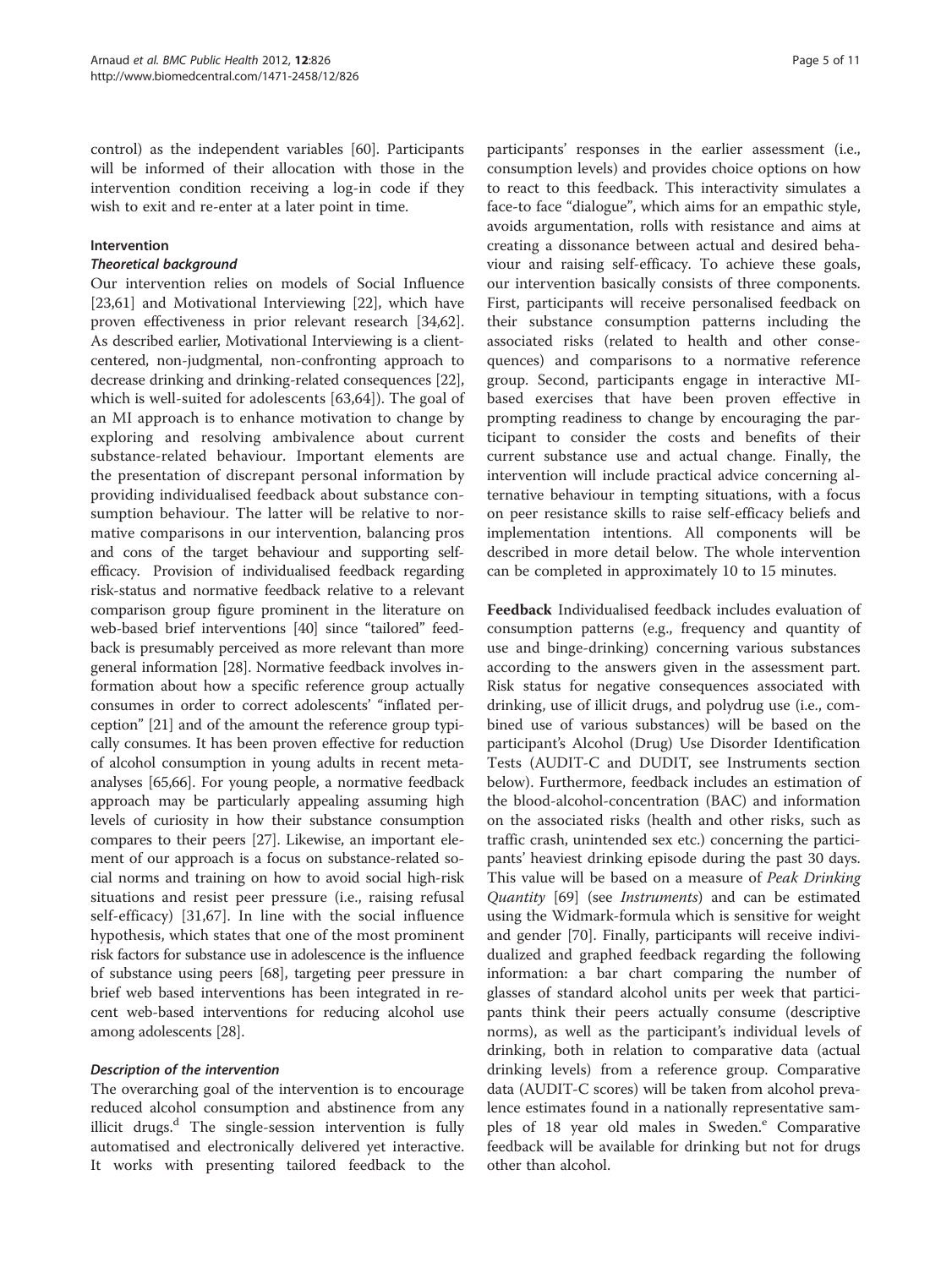Interactive MI-based exercises Based on the literature on MI [[22,](#page-8-0)[71\]](#page-9-0), generally the exercises provided in WISEteens assume that 1) participants may hold certain levels of ambivalence about their current substance use (i.e., they can see the advantages and disadvantages of drinking and/or taking drugs), and 2) if they are willing to make a change they may not know how to make a change or may not be confident that they are able to make a change. Based on this assumption, we use importance and confidence rulers with a short summary and feedback to encourage participants to think about their possible personal reasons for change and explore their personal strengths and their ability to change. Furthermore, we implement a decisional balance [[72\]](#page-9-0) to pick up and graphically illustrate potential levels of ambivalence by offering the participants a list of possible pros and cons regarding the decision to change their current substance use [[73](#page-9-0)]. Participants are instructed to choose those statements that apply to them and are presented with the resulting balance sheet of their personal comparative potential gains and losses.

Practical Advice (menu of options) In addition to targeting confidence for change in the exercises described above we will focus on raising self-efficacy for avoiding drinking in social situations and providing practical advice to resist temptations. Similar to the approach of Voogt and her colleagues [[28\]](#page-8-0) we will ask participants to select three among 12 provided drinking situations that are chosen as most tempting and rank them (the situations are adapted from the adolescent version of the Drinking Refusal Self-efficacy Questionnaire (DRSEQ-RA) [[74\]](#page-9-0). According to the selection several tips will be offered for each of the selected drinking situations to provide participants with a tool kit necessary for engaging in and maintaining their behavioural goal (that is reduced drinking and / or abstain from illegal drugs). Again, practical advice refers to resistance skills for drinking, but participants are encouraged to apply the advice given (e.g., peer resistance) also for resisting drugs other than alcohol and to avoid risky situations in a similar way.

# The control group: assessment only

The control group will receive no intervention besides the assessment. However, participants in the control group are provided with contact information on suitable counselling service providers to get in touch with in case of severe substance use-related problems. All participants are invited to visit again and participate in followup assessment after the evaluation period of the intervention of 3 months.

#### **Instruments**

#### Primary outcomes

The primary outcomes of the study refer to reductions of substance use. As prevalence rates of alcohol are particularly high among youth we distinguish measures for alcohol, which will be the main focus, from those in the broader category of drugs other than alcohol. Specifically we use the Alcohol Use Disorder Identification Test Consumption subscale (AUDIT-C) [[75](#page-9-0)]) for frequency of alcohol consumption, frequency of having five drinks (four for girls) at one occasion (binge drinking), with response options ranging from 1 (never) to 5 (four or more times a week). Rather than using the third original AUDIT-C item, which measures number of standard drinks consumed per typical drinking occasion  $(1 = one$ or two to  $5 = ten$  or more), and in order to ensure standardised responses across the four participating countries, we use a graphical overview of various types of drinks with the indication to select the number of each drink per typical drinking occasion. This way we can better account for national differences in typical standard drinks while keeping the content of the item. Standard drinks are defined as 10 g ethanol and items are assessed over the past 30 days.

For drugs other than alcohol we analogously use the first three items of the Drug Use Disorder Identification Test (DUDIT) [\[76](#page-9-0)] assessing frequency of consumption of drugs other than alcohol, frequency of different types of drugs other than alcohol used at the same occasion  $(1 = never to 5 = four or more times a week)$ , and quantity of consumption of drugs other than alcohol on a typical consumption day  $(1 = zero to 5 = seven or more)$ .

While changes in AUDIT-C and DUDIT scores are the primary outcome measures, the study includes other behavioural measures as well. From the AUDIT-C indication of frequency, quantity and selection of drinks during the last 30 days we will be able to calculate and possibly observe changes in Weekly Alcohol Consumption (in gram), which will be matched against the national recommended limits of each country (e.g., for Germany according to published guidelines this limit is 24gr/week for males and 12gr/week for females [\[77](#page-9-0)]. In addition we will measure Peak Drinking Quantity by asking participants to indicate the amount of drinks consumed on the occasion on which they drank the most during the last month [\[69](#page-9-0)], Frequency of Drinking to Intoxication ("During the past 30 days, how many times have you gotten drunk, or very high from alcohol?", with response option ranging from  $0$  to  $9$  or more) [\[27](#page-8-0)], and Typical Weekend Drinking, following Doumas and Hannah [\[27\]](#page-8-0) by using a modified version of the Daily Drinking Questionnaire [\[78](#page-9-0)] using the following item: "Given that it is a typical week, please write the number of drinks you probably would have each day";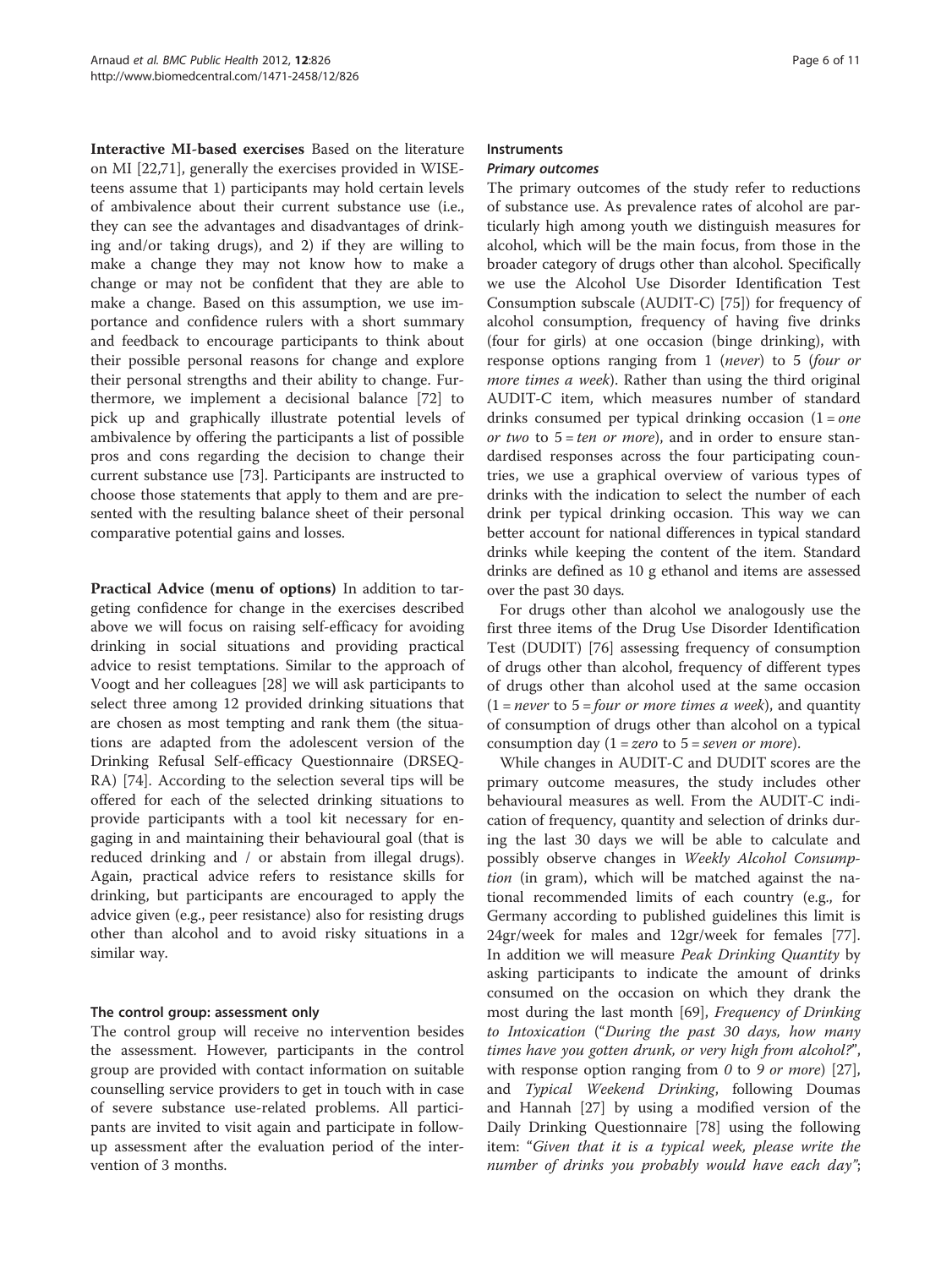(Monday\_\_\_\_\_\_\_, Tuesday\_\_\_\_\_\_, etc.). Weekend drinking will be the combined reports for Friday and Saturday.

#### Secondary measures

In addition to the behavioural outcome variables described above we assess a number of potential and theoretically plausible moderator and mediator variables, as well as several cognitive-level outcomes. Specifically, we assess the following moderators: Age of first use, General Psychopathology, using a short version of the Symptom Checklist (SCL-K 9) [\[79](#page-9-0)] and Child Disclosure [\[80](#page-9-0)], as an indicator of parent–child relationship quality. Positive parent–child relationship is a protective factor for adolescent substance use [[81\]](#page-9-0) and has been consistently shown to be related to lower likelihood of adolescent substance use [\[82\]](#page-9-0) and variables related to adolescent substance use, such as self-control, competence, and peer affiliations [\[83](#page-9-0)]. Regarding potential mediators and cognitive outcomes we rely on socio-cognitive constructs based on major psychological models predicting health behaviour change, such as Ajzen's Theory of Planned Behaviour (TPB) [[84\]](#page-9-0), and Prochaska & Di Clemente's Transtheoretical Model (TTM) [\[85,86](#page-9-0)]. Both theories are widely used in clinical practice and health psychology and generalise across many different problem behaviours [\[87,88](#page-9-0)]. Specifically, we address attitudes, subjective norms, perceived behavioural control, and behavioural intentions as the proximal cognitive antecedents of goal-directed behaviour. Additionally we include a measure of Implementation Intentions [\[89](#page-9-0)] to address the action planning phase in goal attainment. Implementation intentions are defined as plans that specify the conditions under which target behaviours will be performed and help to ensure that the decision is acted upon [[90\]](#page-9-0). Moreover, we include an algorithm for allocating participants into different stages of change concerning their substance use [[91](#page-9-0)-[93\]](#page-9-0) hypothesising that progression (such as from precontemplation to contemplation) will be more pronounced in the intervention group compared to the control group. All items are adapted from previous related research.

#### Sample size

Sample size is based on a power calculation for detecting a small effect size of  $d = 0.2$  according to Cohen [\[94\]](#page-9-0). Obviously, our hypotheses are directional with better outcomes expected for the intervention group. Following Cohen's convention [[94](#page-9-0)] the trial is powered to detect a small effect size of  $d = 0.2$  or larger given errors of  $1-\beta =$ .80 and  $\alpha$  = .05 in a one-sided test [[95\]](#page-9-0). Expecting a worst-case scenario of 50% loss to follow-up rate, we aim to recruit  $n = 200$  participants per country, totalling to 800 respondents ( $n = 400$  per condition).

#### Statistical analyses

To test the efficacy of WISEteens we address the primary research question whether participation in the intervention leads to a decrease in drinking and / or drug consumption other than alcohol at follow-up after three months compared to those adolescents in the assessment-only control group. The main analysis will follow separate analyses for alcohol and drugs. For alcohol consumption we will run multivariate analyses of covariance (MANCOVA) with intervention condition as the independent variable (intervention vs. control group) on the primary dependent variables frequency and quantity (i.e., number of drinks per typical drinking occasion) of alcohol consumption, frequency of binge drinking (AUDIT-C), reductions in weekly drinking and peak drinking. Baseline alcohol units of these variables and change scores (baseline-follow-up) of motivational (i.e., implementation intentions) and the socio-cognitive constructs (i.e., intentions, attitudes, subjective norms, PBC) based on Ajzen's Theory of Planned Behaviour (TPB) [[84\]](#page-9-0) will be included as covariates. For drug use other than alcohol we will analogously run separate analyses of variance (MANCOVAs) on the primary dependent variables frequency and quantity of drug use (DUDIT-C). In addition, we will test whether socio-demographic variables (age, sex, social class), country of residence (Sweden, Germany, Belgium, Czech Republic), general psychopathology, parent–child relationship, age of first use, and stage of motivation to change moderate the outcomes. Moreover we will explore possible mediated effects of our intervention on the various behavioural measures relying on multiple mediation analysis using the syntax of Preacher and Hayes [[96\]](#page-9-0) for SPSS, and test direct and indirect effects in a path model using AMOS 18 [\[97](#page-9-0)]. Path Analysis is a multivariate technique specifying relationships between observed variables akin to running several regression equations with the advantage that it allows simultaneous testing of several propositions regarding how constructs are theoretically linked and the directionality of significant relationships within one single model [[98](#page-10-0)].

# **Discussion**

The present study protocol describes a two-arm RCT examining the effectiveness of a web-based brief intervention for adolescents aged 16 to 18 in four European countries. The fully electronically delivered intervention is built upon the principles of MI [\[22](#page-8-0)] and is explicitly designed to promote reductions in frequency and quantity of problem drinking and abstinence of drugs other than alcohol. The scope of our research questions includes theory-based analyses of the mechanisms involved in the expected behaviour change (i.e.,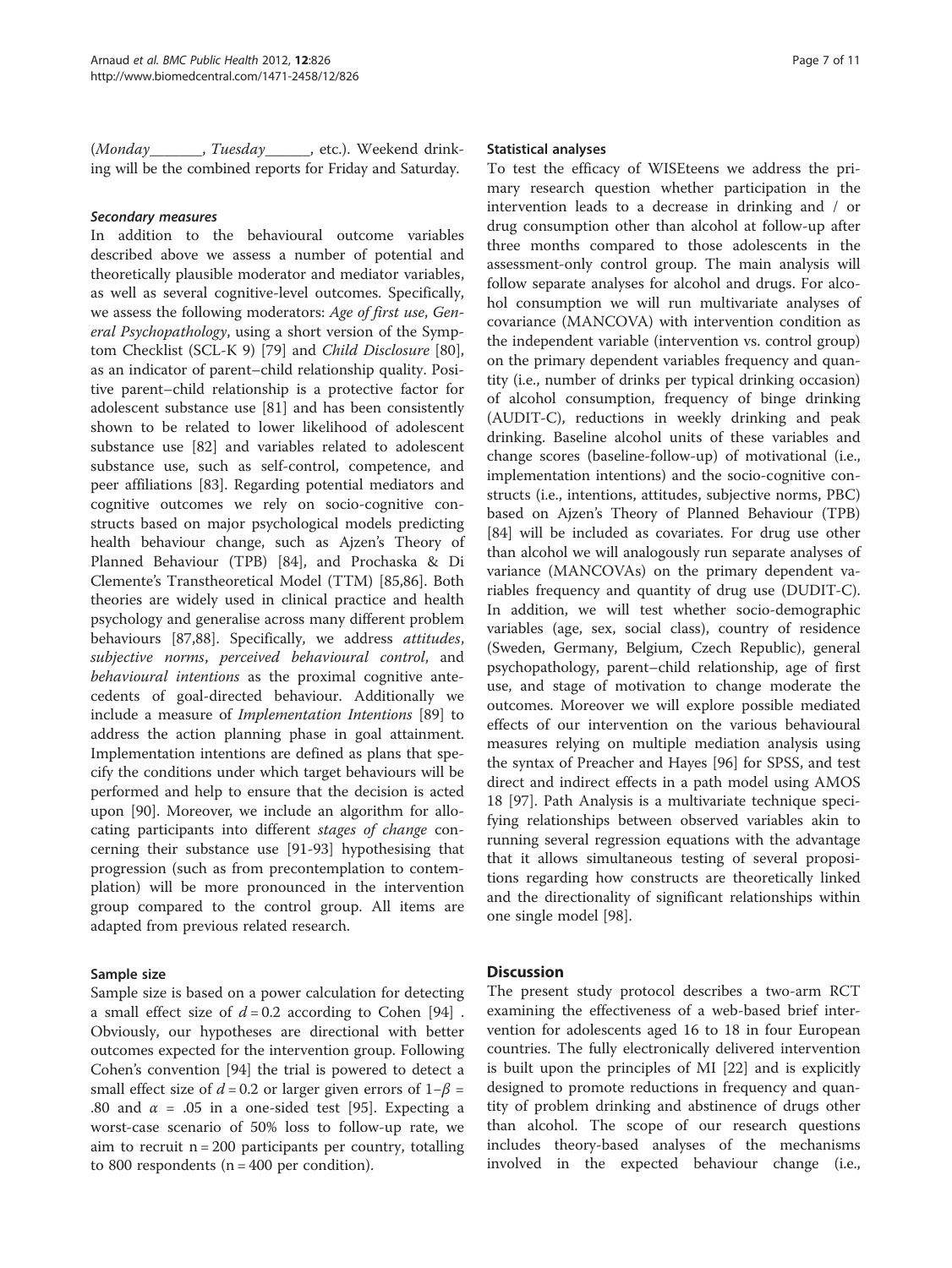<span id="page-7-0"></span>mediators) as well as à priori specification of subgroups for differential analyses (moderators).

Internet-based brief interventions hold a number of significant advantages over traditional clinician-delivered approaches and have proven effective in addressing alcohol and drug use in the general population. Initial results concerning adolescent target groups are promising yet scarce, even more so in the field of poly-drug use. The present study will contribute to the literature on webbased interventions for this particular target group.

The present study has a number of strengths. First and foremost, our intervention is well grounded in theory incorporating elements of Motivational Interviewing and social influence which has been shown to be effective in reducing problematic substance consumption in prior research. Also, our research is guided by major psychological models of health related behaviour change, such as Ajzen's Theory of Planned behaviour [[84](#page-9-0)] and the Transtheoretical model [[85](#page-9-0)]. In our study we will account for the articulated need to better understand the underlying factors of MI approaches and investigate the ways in which health behaviour may be changed to enhance effectiveness of (MI-based) interventions in promoting health [\[54](#page-9-0)[,99](#page-10-0)]. Furthermore we are informed by the current state of the art in webbased intervention studies. For example we follow a tailored feedback approach which is likely to yield higher levels of acceptance than more static approaches especially for adolescents.

Among the limited amount of studies using adolescent samples to our knowledge we are the first to design and test a brief intervention for poly-drug using adolescents in a fully-electronic format. Another strong aspect of the present trial is its multi-centre approach with collected data from four European countries, allowing for international comparisons. Finally, we consider it strength to rely solely on internet recruitment in our target population. This approach matches real conditions and directly tests the external validity of our website should its effectiveness be proven. Note that this procedure deviates from other studies which typically test offline before going online [[28](#page-8-0),[55](#page-9-0)]. While failure to retain a sufficient proportion of participants for follow-up assessment remains a concern for the evaluation we consider it vital to develop a web-site that will be accepted by our target group.

# Conclusions

In this study protocol, we described a research project for testing an intervention aimed at reducing drinking and promoting abstinence from illicit drugs among adolescents in four European countries. Evaluation of the intervention will provide insights into the effectiveness of web-based screening and brief intervention for poly-drug use among adolescents aged 16 to 18 years in Europe.

#### **Endnotes**

CRAFFT represents an acronym of the first letters of the key words addressed in the test's six items (Car, Relax, Alone, Forget, Friends, Trouble).

<sup>b</sup>As a part of this participants will be encouraged to create a new e-mail address, one that does not contain their name.

Note that the amount of assessment tools necessary for this evaluation study exceeds the amount of items necessary for running the later internet version of the intervention, and will be removed after the evaluation phase of the project.

d Note that we focus particularly on drinking. Nevertheless, participants will be encouraged throughout the intervention to take the exercises as templates for use of other substances.

Because of large heterogeneity in the format of the national prevalence data we decided to use the Swedish representative national AUDIT-C scores as the basis for normative comparisons.

#### Competing interests

The authors declare that they have no competing interests.

#### Authors' contributions

CB, NA designed the study and its methodology, CB coordinates the study and NA drafted the manuscript of this paper. MD participated in designing the study and carrying through its organisational processes and cooperations. SB conceived of the study and obtained funding. RT was involved in all parts of the article and the project as general supervisor of the research group. All authors read and approved the final manuscript.

#### Acknowledgements

The study is funded by the Drug Prevention and Information Programme of the European Union (Grant agreement no. JUST/2010/DPIP/AG/0914-30-CE-0379823/00-48).

#### Received: 8 August 2012 Accepted: 24 September 2012 Published: 26 September 2012

#### References

- Vondracek FW, Lerner RM, Schulenberg JE: Career development: A lifespan developmental approach. Hillsdale, NJ: Lawrence Erlbaum; 1986.
- 2. Elder GH Jr: The life course as developmental theory. Child Dev 1998, 69(1):1–12.
- 3. Baltes PB, Lindenberger U, Staudinger UM: Life-span theory in developmental psychology. In Handbook of child psychology: Volume 1: Theoretical models of human development. 5th edition. Edited by Hoboken NJ. US: John Wiley & Sons Inc; 1998:1029–1143.
- 4. Erikson EH: Identity: youth and crisis. England: (1968) Identity: youth and crisis Oxford, England: Norton & Co; 1968.
- 5. Marcia JE: Identity in adolescence. In Handbook of adolescent psychology. Edited by Adelson J. New York: Wiley; 1980:158–187.
- 6. Spaeth M, Weichold K, Silbereisen RK, Wiesner M: Examining the differential effectiveness of a life skills program (IPSY) on alcohol use trajectories in early adolescence. J Consult Clin Psych 2010, 78(3):334-348.
- 7. Weichold K, Bühler A, Silbereisen RK: Konsum von Alkohol und illegalen Drogen in der Adoleszenz. In Enzyklopädie Psychologie, Serie V (Entwicklung) Band 5 Entwicklungspsychologie des Jugendalters. Edited by Silbereisen RK, Hasselhorn M. Göttingen: Hogrefe; 2008:537–586.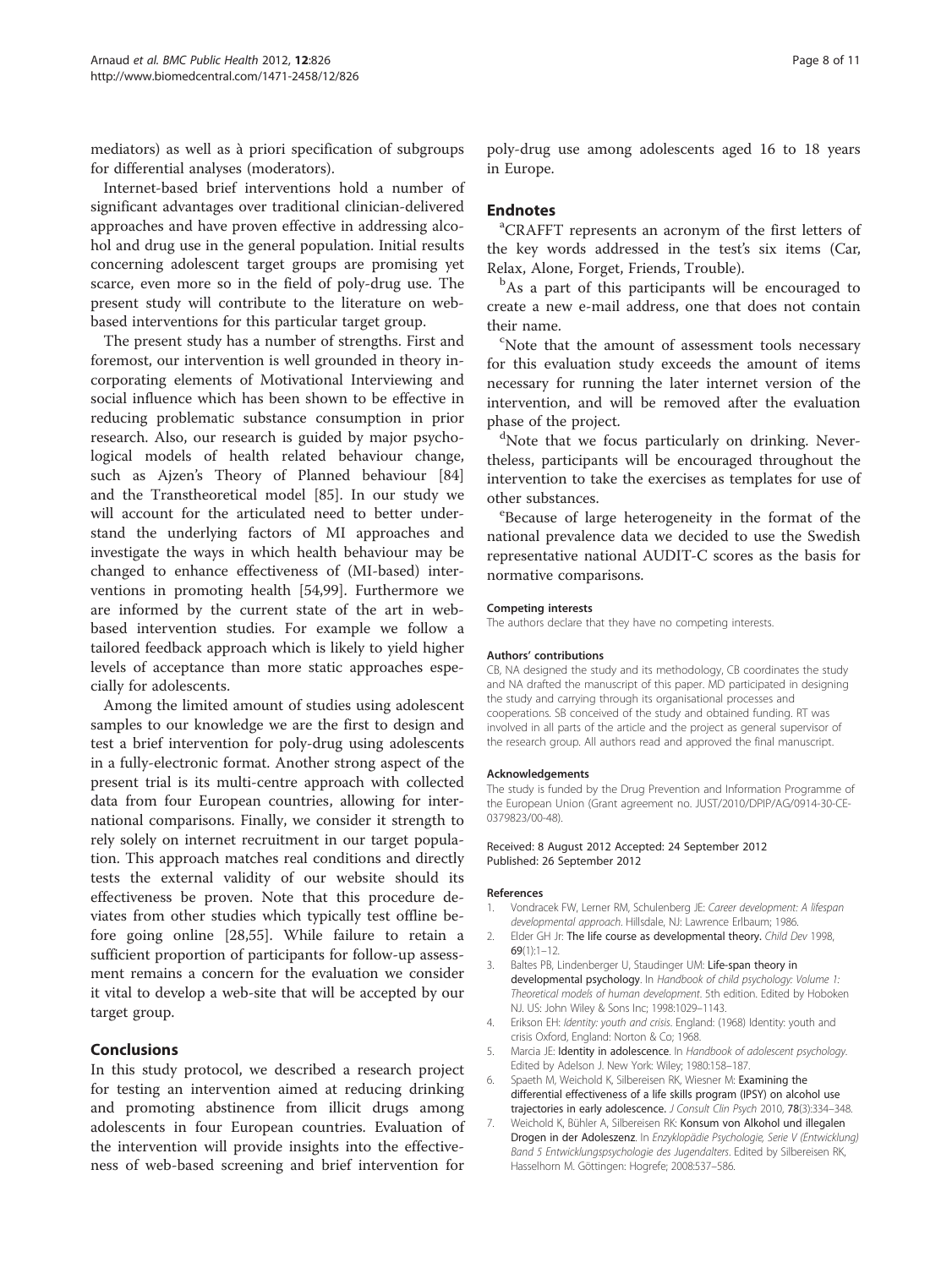- <span id="page-8-0"></span>8. Jackson KM, Sher KJ, Schulenberg JE: Conjoint developmental trajectories of young adult alcohol and tobacco use. J Abnorm Psychol 2005, 114(4):612–626.
- 9. Hibell B, Guttormsson U, Ahlström S, Balakireva O, Bjarnason T, Kokkevi A: The 2007 ESPAD report: Substance Use Among Students in 35 European Countries. Stockholm: The Swedish Council for Information on Alcoholand other Drugs (CAN); 2009.
- 10. EMCDDA: Annual Report 2009: The State of the Drug Problem. Lisbon: European Monitoring Centre for Drugs and Drug Addiction (EMCDDA); 2009.
- 11. Windle M, Spear LP, Fuligni AJ, Angold A, Brown JD, Pine D, Smith GT, Giedd J, Dahl RE: Transitions into underage and problem drinking: Developmental processes and mechanisms between 10 and 15 years of age. Pediatrics 2008, 121(Suppl4):273–289.
- 12. Hicks RD, Batzer GB, Batzer WB, Imai WK: Psychiatric, developmental, and adolescent medicine issues in adolescent substance use and abuse. Adolesc Med State Art Rev 1993, 4:453–468.
- 13. Van Der Vorst H, Vermulst AA, Meeus WH, Dekovic M, Engels RC: Identification and prediction of drinking trajectories in early and mid-adolescence. J Clin Child Adolesc Psychol 2009, 38(3):329–341.
- 14. Stolle M, Sack PM: Thomasius R: Binge Drinking in Childhood and Adolescence Epidemiology, Consequences, and Interventions. Dtsch Arztebl Int 2009, 106(19):323.
- 15. Newbury-Birch D, Walker J, Avery L, Beyer F, Brown N, Jackson K, Lock CA, McGovern R, Kaner E, McArdle P, Ramesh V, Stewart S: Impact of alcohol consumption on young people: A systematic review of published reviews. Newcastle: Newcastle University; 2009.
- 16. Flory K, Lynam D, Milich R, Lenkefeld C, Clayton R: Early adolescent through young adult alcohol and marijuana use trajectories: Early predictors, young adult outcomes, and predictive utility. Developmental Psychopathology 2004, 16(4):1007–1027.
- 17. DHS: Jahrbuch Sucht 2006. Geesthacht: Neuland: Deutsche Hauptstelle für Suchtgefahren; 2005.
- 18. Dawson DA, Goldstein RB, Chou SP, Ruan WJ, Gran BFT: Age at First Drink and the First Incidence of Adult-Onset DSM-IV Alcohol Use Disorders. Alcohol Clin Exp Res 2008, 32(12):2149–2160.
- 19. Grant BF, Stinson FS, Harford TC: Age at onset of alcohol use and DSM-IV alcohol abuse and dependence: a 12-year follow-up. J Subst Abuse 2001, 13(4):493–504.
- 20. Council E: EU Drugs Strategy (2005–2012). Brussels: The Council of the European Union; 2004.
- 21. Wood MD, Fairlie AM, Fernandez AC, Borsari B, Capone C, Laforge R, Carmona-Barros R: Brief motivational and parent interventions for college students: a randomized factorial study. J Consult Clin Psychol 2010, 78(3):349–361.
- 22. Miller WR, Rollnick S: Motivational Interviewing: Preparing People for change. 2nd edition. New York: The Guilford Press; 2002.
- 23. Bandura A: Social foundations of thought and action: A social cognitive theory Englewood Cliffs. NJ: Prentice-Hall; 1986.
- 24. Palfai TP, Zisserson R, Saitz R: Using personalized feedback to reduce alcohol use among hazardous drinking college students: The moderating effect of alcohol-related negative consequences. Addict Behav 2011, 36(5):539–542.
- 25. Kypri K, Saunders JB, Williams SM, McGee RO, Langley JD, Cashell-Smith ML, Gallagher SJ, Kypri K, Saunders JB, Williams SM, et al: Web-based screening and brief intervention for hazardous drinking: a double-blind randomized controlled trial. Addiction 2004, 99(11):1410–1417.
- 26. Lee CM, Neighbors C, Kilmer JR, Larimer ME: A Brief, Web-Based Personalized Feedback Selective Intervention for College Student Marijuana Use: A Randomized Clinical Trial. Psychol Addict Behav 2010, 24(2):265–273.
- 27. Doumas DM, Hannah E: Preventing high-risk drinking in youth in the workplace: a web-based normative feedback program. J Subst Abuse Treat 2008, 34(3):263–271.
- 28. Voogt C, Poelen E, Kleinjan M, Lemmers L, Engels R: Targeting young drinkers online: the effectiveness of a web-based brief alcohol intervention in reducing heavy drinking among college students: study protocol of a two-arm parallel group randomized controlled trial. BMC Publ Health 2011, 11(1):231.
- 29. Copeland J, Martin G: Web-based interventions for substance use disorders: A qualitative review. J Subst Abuse Treat 2004, 26(2):109-116.
- 30. Barak A, Hen L, Boniel-Nissim M, Shapira N: A Comprehensive Review and a Meta-Analysis of the Effectiveness of Internet-Based Psychotherapeutic Interventions. J Technol Hum Serv 2008, 26(2–4):109–160.
- 31. Cuijpers P, Donker T, van Straten A, Li J, Andersson G: Is quided self-help as effective as face-to-face psychotherapy for depression and anxiety disorders? A systematic review and meta-analysis of comparative outcome studies. Psychol Med 2010, 40(12):1943–1957.
- 32. Newton NC, Andrews G, Teesson M, Vogl LE: Delivering prevention for alcohol and cannabis using the internet: a cluster randomised controlled trial. Prev Med 2009, 48(6):579–584.
- 33. Spijkerman R, Roek MAE, Vermulst A, Lemmers L, Huiberts A, Engels RCME: Effectiveness of a web-based brief alcohol intervention and added value of normative feedback in reducing underage drinking: a randomized controlled trial. J Med Internet Res 2010, 12(5):e65.
- 34. Moyer A, Finney JW, Swearingen CE, Vergun P, Moyer A, Finney JW, Swearingen CE, Vergun P: Brief interventions for alcohol problems: a meta-analytic review of controlled investigations in treatmentseeking and non-treatment-seeking populations. Addiction 2002,  $97(3) \cdot 779 - 792$
- 35. Tevyaw TO, Monti PM, Tevyaw TOL, Monti PM: Motivational enhancement and other brief interventions for adolescent substance abuse: foundations, applications and evaluations. Addiction 2004, 99(Suppl 2):63–75.
- 36. Tait RJ, Hulse GK, Tait RJ, Hulse GK: A systematic review of the effectiveness of brief interventions with substance using adolescents by type of drug. Drug Alcohol Rev 2003, 22(3):337–346.
- 37. Toumbourou JW, Stockwell T, Neighbors C, Marlatt GA, Sturge J, Rehm J: Interventions to reduce harm associated with adolescent substance use. Lancet 2007, 369:1391–1401.
- 38. Natarajan M, Kaner E: Brief Alcohol Interventions in young People: Evidence and Applicability. In Alcohol, Drugs and Young People: Clinical Approaches. Edited by Gilvarry E, McArdle P. Newcastle upon Tyne: Mac Keith Press; 2007:153–169.
- 39. Bewick BM, Trusler K, Barkham M, Hill AJ, Cahill J, Mulhern B, Bewick BM, Trusler K, Barkham M, Hill AJ, et al: The effectiveness of web-based interventions designed to decrease alcohol consumption–a systematic review. Prev Med 2008, 47(1):17–26.
- 40. Neighbors C, Larimer ME, Lewis MA: Targeting misperceptions of descriptive drinking norms: efficacy of a computer-delivered personalized normative feedback intervention. J Consult Clin Psychol 2004, 72(3):434–447.
- 41. Matano RA, Futa KT, Wanat SF, Mussman LM, Leung CW, Matano RA, Futa KT, Wanat SF, Mussman LM, Leung CW: The Employee Stress and Alcohol Project: the development of a computer-based alcohol abuse prevention program for employees. J Behav Health Serv Res 2000, 27(2):152–165.
- 42. Saitz R: Screening and brief intervention enter their 5th decade. Subst Abus 2007, 28(3):3–6.
- 43. Davis Kirsch SE, Lewis FM: Using the World Wide Web in healthrelated intervention research. A review of controlled trials. Comput Inform Nurs 2004, 22(1):8–18.
- 44. Kypri K, Langley JD: Perceived social norms and their relation to university student drinking. J Stud Alcohol 2003, 64(6):829–834.
- 45. Zisserson RN, Palfai T, Saitz R, Zisserson RN, Palfai T, Saitz R: 'No-contact' interventions for unhealthy college drinking: efficacy of alternatives to person-delivered intervention approaches. Subst Abus 2007, 28(4):119–131.
- 46. Walters ST, Neighbors C: Feedback interventions for college alcohol misuse: What, why and for whom? Addict Behav 2005, 30(6):1168–1182.
- 47. Cunningham JA, Humphreys K, Koski-Jännes A, Cordingley J: Internet and paper self-help materials for problem drinking: is there an additive effect? Addict Behav 2005, 30(8):1517–1523.
- 48. Gross EF: Adolescent Internet use: What we expect, what teens report. J Appl Dev Psychol 2004, 25(6):633-649.
- 49. The Gallup Organisation: Flash Eurobarometer Ref 233: Young people and drugs among 15–24 year-olds. Analytic Report. [\[http://ec.europa.eu/](http://ec.europa.eu/public_opinion/flash/fl_233_en.pdf) [public\\_opinion/flash/fl\\_233\\_en.pdf](http://ec.europa.eu/public_opinion/flash/fl_233_en.pdf)].
- 50. Elliott JC, Carey KB, Bolles JR: Computer-based interventions for college drinking: A qualitative review. Addict Behav 2008, 33(8):994–1005.
- 51. Chiauzzi E, Green TC, Lord S, Thum C, Goldstein M, Chiauzzi E, Green TC, Lord S, Thum C, Goldstein M: My student body: a high-risk drinking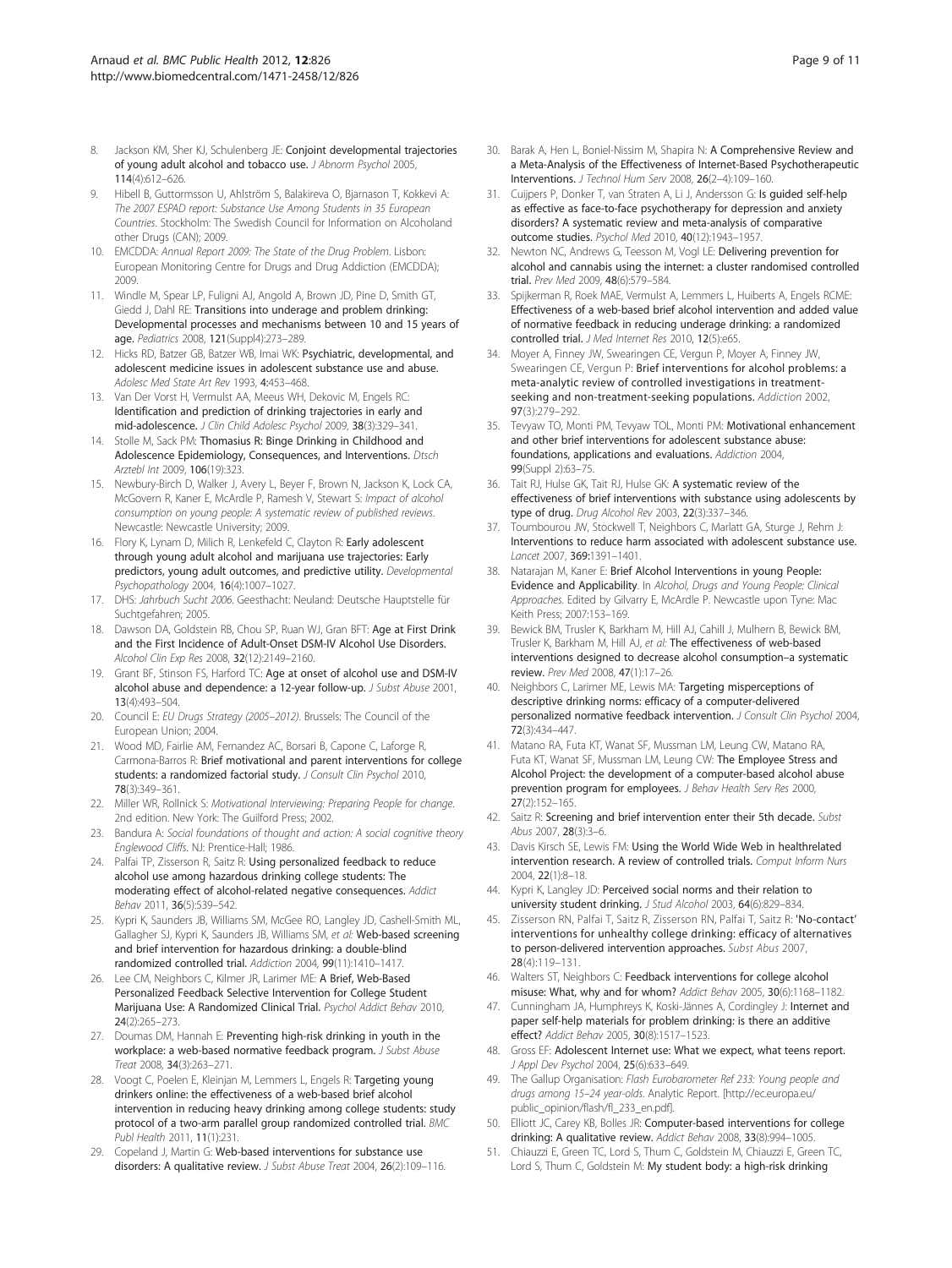<span id="page-9-0"></span>prevention web site for college students. J Am Coll Health 2005, 53(6):263–274.

- 52. Vanheusden K, Mulder CL, van der Ende J, van Lenthe FJ, Mackenbach JP, Verhulst FC: Young adults face major barriers to seeking help from mental health services. Patient Educ Couns 2008, 73(1):97–104.
- 53. Schmiege SJ, Broaddus MR, Levin M, Bryan AD: Randomized trial of group interventions to reduce HIV/STD risk and change theoretical mediators among detained adolescents. J Consult Clin Psych 2009, 77(1):38–50.
- 54. Apodaca TR, Abrantes AM, Strong DR, Ramsey SE, Brown RA, Apodaca TR, Abrantes AM, Strong DR, Ramsey SE, Brown RA: Readiness to change smoking behavior in adolescents with psychiatric disorders. Addict Behav 2007, 32(6):1119–1130.
- 55. Kypri K, McCambridge J, Cunningham JA, Vater T, Bowe S, De Graaf B, Saunders JB, Dean J: Web-based alcohol screening and brief intervention for Maori and non-Maori: the New Zealand e-SBINZ trials. BMC Publ Health 2010, 10:781. doi[:10.1186/1471-2458-10-781.](http://dx.doi.org/10.1186/1471-2458-10-781)
- 56. Knight JR, Shrier LA, Bravender TD, Farrell M, Vander Bilt J, Shaffer HJ: A new brief screen for adolescent substance abuse. Arch Pediat Adol Med 1999, 153(6):591–596.
- 57. Levy S, Sherritt L, Harris SK, Gates EC, Holder DW, Kulig JW, Knight JR: Test-Retest reliability of adolescents' self-report of substance use. Alcohol Clin Exp Res 2004, 28(8):1236–1241.
- 58. Knight JR, Sherritt L, Harris SK, Gates EC, Chang G: Validity of brief alcohol screening tests among adolescents: a comparison of the AUDIT, POSIT, CAGE, and CRAFFT. Alcohol Clin Exp Res 2003, 27(1):67–73.
- 59. Lachin JM, Matts JP, Wei LJ: Randomization in clinical trials: conclusions and recommendations. Control Clin Trials 1988, 9(4):365–374.
- 60. Hagger MS, Lonsdale A, Chatzisarantis NLD: Effectiveness of a brief intervention using mental simulations in reducing alcohol consumption in corporate employees. Psychol Health Med 2011, 16(4):375–392.
- 61. Ajzen I, Fishbein M: Understanding attitudes and predicting social behavior. Englewood-Cliffs, N.J.: Prentice-Hall; 1980.
- 62. Burke BL, Arkowitz H, Menchola M: The efficacy of motivational interviewing: A meta-analysis of controlled clinical trials. J Consult Clin Psych 2003, 71(5):843–861.
- 63. Grenard JL, Ames SL, Pentz MA, Sussman S: Motivational interviewing with adolescents and young adults for drug-related problems. Int J Adolesc Med Health 2006, 18(1):53–67.
- 64. Baer JS, Peterson P: Motivational interviewing with adolescents and young adults. In Applications of Motivational Interviewing. 2nd edition. Edited by Miller WR, Rollnick S. New York: Guilford Press; 2002.
- 65. Carey KB, Scott-Sheldon LA, Elliott JC, Bolles JR, Carey MP: Computer-delivered interventions to reduce college student drinking: a meta-analysis. Addiction 2009, 104(11):1807–1819.
- 66. Moreira MT, Smith LA, Foxcroft D: Social norms interventions to reduce alcohol misuse in university or college students. Cochrane Database Syst Rev 2009, (3):CD006748. [http://www.ncbi.nlm.nih.gov/pubmed/19588402.](http://www.ncbi.nlm.nih.gov/pubmed/19588402)
- 67. Donaldson SI, Sussman S, MacKinnon DP, Severson HH, Glynn T, Murray DM, Stone EJ: Drug abuse prevention programming: Do we know what content works? Am Behav Sci 1996, 39:868–883.
- 68. Oetting ER, Beauvais F: Peer Cluster Theory Drugs and the Adolescent. J Couns Dev 1986, 65(1):17–22.
- 69. Marlatt GA, Baer JS, Kivlahan DR, Dimeff LA, Larimer ME, Quigley LA, Somers JM, Williams E: Screening and brief intervention for high-risk college student drinkers: results from a 2-year follow-up assessment. J Consult Clin Psychol 1998, 66(4):604–615.
- 70. Widmark EMP: Die theoretischen Grundlagen und die praktische Verwendbarkeit der gerichtlich-medizinischen Alkoholbestimmung. Berlin Wien: Urban und Schwarzenberg; 1932.
- 71. Miller WR, Rollnick S: Motivational interviewing: Preparing people to change addictive behavior. New York: Guilford Press; 1991.
- 72. Velicer WF, DiClemente CC, Prochaska JO, Brandenburg N: Decisional balance measure for assessing and predicting smoking status. J Pers Soc Psychol 1985, 48(5):1279–1289.
- 73. Babor TF, Higgins-Biddle JC: Brief Intervention For Hazardous and Harmful Drinking: A Manual for use in Primary Care.: World health Organization Department of Mental health and Substance Dependence; 2001. [http://](http://whqlibdoc.who.int/hq/2001/who_msd_msb_01.6b.pdf) [whqlibdoc.who.int/hq/2001/who\\_msd\\_msb\\_01.6b.pdf.](http://whqlibdoc.who.int/hq/2001/who_msd_msb_01.6b.pdf)
- 74. Young RM, Hasking PA, Oei TP, Loveday W, Young RM, Hasking PA, Oei TPS, Loveday W: Validation of the Drinking Refusal Self-Efficacy

Questionnaire–Revised in an Adolescent Sample (DRSEQ-RA). Addict Behav 2007, 32(4):862–868.

- 75. Saunders JB, Aasland OG, Babor TF, de la Fuente JR, Grant M: Development of the Alcohol Use Disorders Identification Test (AUDIT): WHO Collaborative Project on Early Detection of Persons with Harmful Alcohol Consumption–II. Addiction (Abingdon, England) 1993, 88(6):791–804.
- 76. Berman AH, Bergman H, Palmstierna T, Schlyter F: Evaluation of the Drug Use Disorders Identification Test (DUDIT) in criminal justice and detoxification settings and in a Swedish population sample. Eur Addict Res 2005, 11(1):22–31.
- 77. Bundeszentrale für gesundheitliche Aufklärung: Kurzintervention bei patienten mit Alkoholproblemen. Köln: Ein Beratungsleitfaden für die ärztliche Praxis; 2009.
- 78. Collins RL, Parks GA, Marlatt GA: Social determinants of alcohol consumption: the effects of social interaction and model status on the self-administration of alcohol. J Consult Clin Psychol 1985, 53(2):189–200.
- 79. Klaghofer R, Brähler E: Konstruktion und Teststatistische Prüfung einer Kurzform der SCL-90-R [construction and evaluation of the short version of SCL-90-R]. Z Klin Psychol Psychiatr Psychother 2001, 49:115–124.
- 80. Kerr M, Stattin H: What parents know, how they know it, and several forms of adolescent adjustment: further support for a reinterpretation of monitoring. Dev Psychol 2000, 36(3):366–380.
- 81. Wills TA, Yaeger AM: Family factors and adolescent substance use: Models and mechanisms. Curr Dir Psychol Sci 2003, 12(6):222–226.
- 82. Wills TA, Cleary SD: How are social support effects mediated? A test with parental support and adolescent substance use. J Pers Soc Psychol 1996, 71(5):937–952.
- 83. Wills TA, Cleary S, Filer M, Shinar O, Mariani J, Spera K: Temperament related to early-onset substance use: test of a developmental model. Prev Sci 2001, 2(3):145–163.
- 84. Ajzen I: The Theory of Planned Behavior. Organ Behav Hum 1991, 50(2):179–211.
- 85. Prochaska JO, DiClemente CC: Stages and processes of self-change of smoking: toward an integrative model of change. J Consult Clin Psychol 1983, 51(3):390–395.
- 86. DiClemente CC, Prochaska JO, Fairhurst SK, Velicer WF, Velasquez MM, Rossi JS: The process of smoking cessation: an analysis of precontemplation, contemplation, and preparation stages of change. J Consult Clin Psych 1991, 59(2):295–304.
- 87. Conner M, Armitage CJ: Extending the theory of planned behavior: A review and avenues for further research. J Appl Soc Psychol 1998, 28(15):1429–1464.
- 88. Fishbein M, Ajzen I: Predicting and changing behavior: The reasoned action approach. New York: Psychology Press; 2010.
- 89. Gollwitzer PM: Implementation intentions Strong effects of simple plans. Am Psychol 1999, 54(7):493–503.
- 90. Sheeran P: Intention—Behavior Relations: A Conceptual and Empirical Review. cs 2002, 12(1):1–36.
- 91. Heidenreich T, Hoyer J: Stadien der Veränderung bei Substanzmissbrauch und -abhängigkeit: Eine methodenkritische Übersicht. SUCHT - Zeitschrift für Wissenschaft und Praxis / Journal of Addiction Research and Practice 2001, 47(3):158–170.
- 92. Prochaska JO: Strong and weak principles for progressing from precontemplation to action on the basis of twelve problem behaviors. Health Psychol 1994, 13(1):47–51.
- 93. Prochaska JO, Velicer WF, Rossi JS, Goldstein MG, Marcus BH, Rakowski W, Fiore C, Harlow LL, Redding CA, Rosenbloom D, et al: Stages of change and decisional balance for 12 problem behaviors. Health Psychol 1994, 13(1):39–46.
- 94. Cohen J: Statistical Power Analysis for the Behavioral Sciences. 2nd edition. Mahwah, NJ: Lawrence Erlbaum Associates; 1988.
- 95. Faul F, Erdfelder E, Buchner A, Lang A-G: Statistical power analyses using G<sup&gt;\*&lt;/sup&gt;Power 3.1: Tests for correlation and regression analyses. Behav Res Methods 2009, 41(4):1149–1160.
- 96. Preacher KJ, Hayes AF: Asymptotic and resampling strategies for assessing and comparing indirect effects in multiple mediator models. Behav Res Methods 2008, 40(3):879–891.
- 97. Arbuckle JL: Amos 18 User's Guide. Chicago, IL: SPSS Inc; 2009.